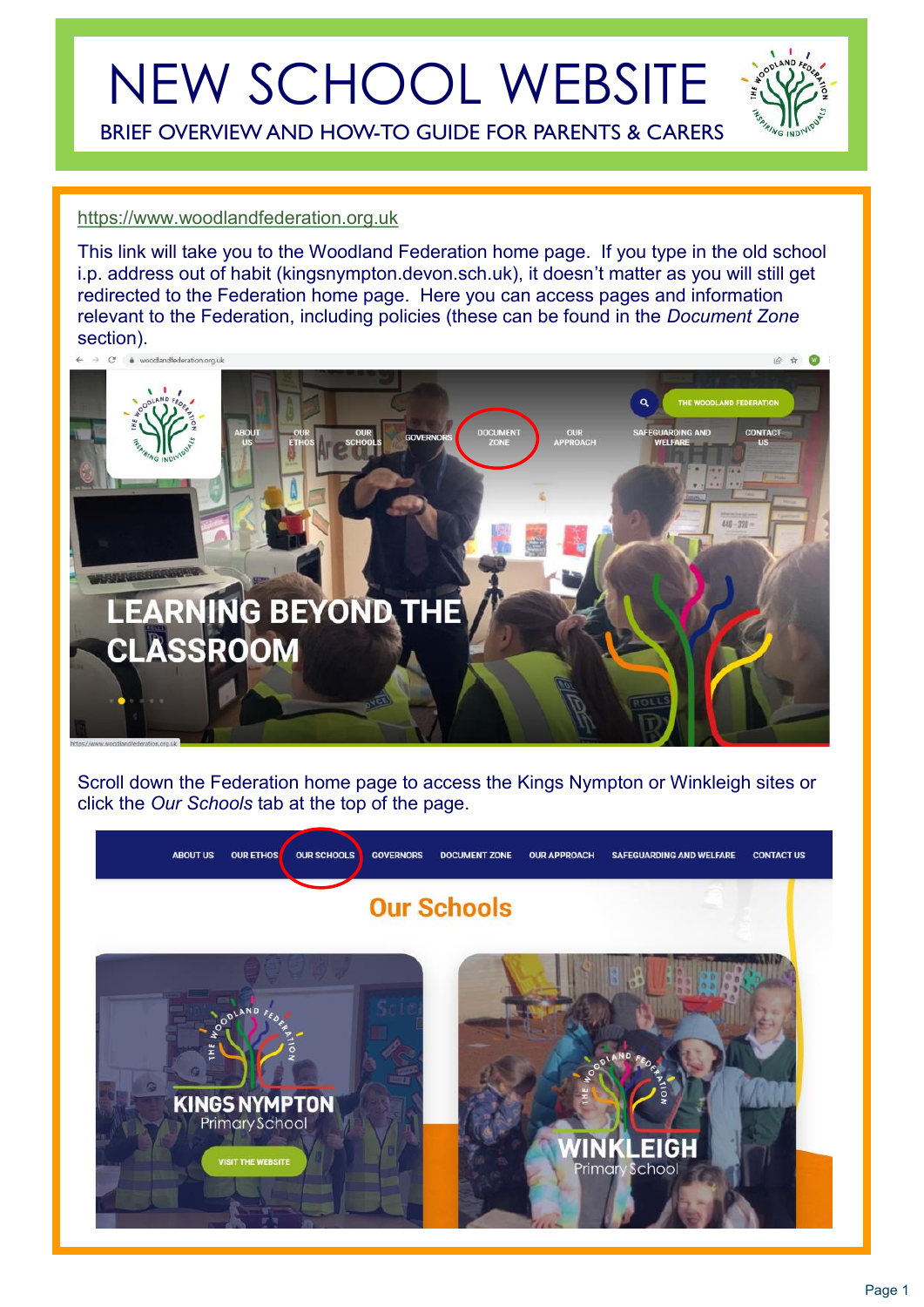The rest of this how-to guide refers to the school's website, not the Federation site. You can either access the school site as outlined on the previous page (via the Federation site) or as follows:

<https://www.woodlandfederation.org.uk/kingsnympton>

The school website has been carefully designed to ensure that it acts as a useful centre of information for families. One of the main objectives of the relaunch is for parents and carers to be able to readily access information they may need. Lost that letter about the skateboarding workshop? Can't remember how to access the Parents' Evening booking system? Want to find last week's newsletter? Head to the website! Here are a few of the key areas you may find helpful:

#### 1. Calendar

We are very excited about this new feature! We really hope that it will become a useful tool for our parent community. The calendar can be accessed from the very bottom of each school's home page, as seen below, or by clicking the *News and Events* tab at the top of the page. Click the arrow to the right to navigate to future dates.



You can click on any of the date circles to bring up full information, including letters originally sent home about the various events. The image below shows an example of the information that pops up when you click on a certain event.

| HOME → KINGS NYMPTON PRIMARY → NEWS & EVENTS → UPCOMING EVENTS                            | <b>IN THIS SECTION</b> |
|-------------------------------------------------------------------------------------------|------------------------|
| <b>SKATEBOARDING WORKSHOP</b>                                                             | <b>NEWSLETTERS</b>     |
| <b>CLASS 2</b>                                                                            | <b>UPCOMING EVENTS</b> |
| Kings Nympton Events<br>< Full Calendar                                                   | <b>COMMUNITY NEWS</b>  |
| This event will take place between 1:00pm and 3:30pm on 16/02/2022                        |                        |
| Please visit the Gateway to provide consent and make payment of £3 by 7th Feb. Thank you. |                        |
| <b>SKATEBOARDING LETTER 12.01.22 PDF</b>                                                  |                        |
| 図日】画                                                                                      |                        |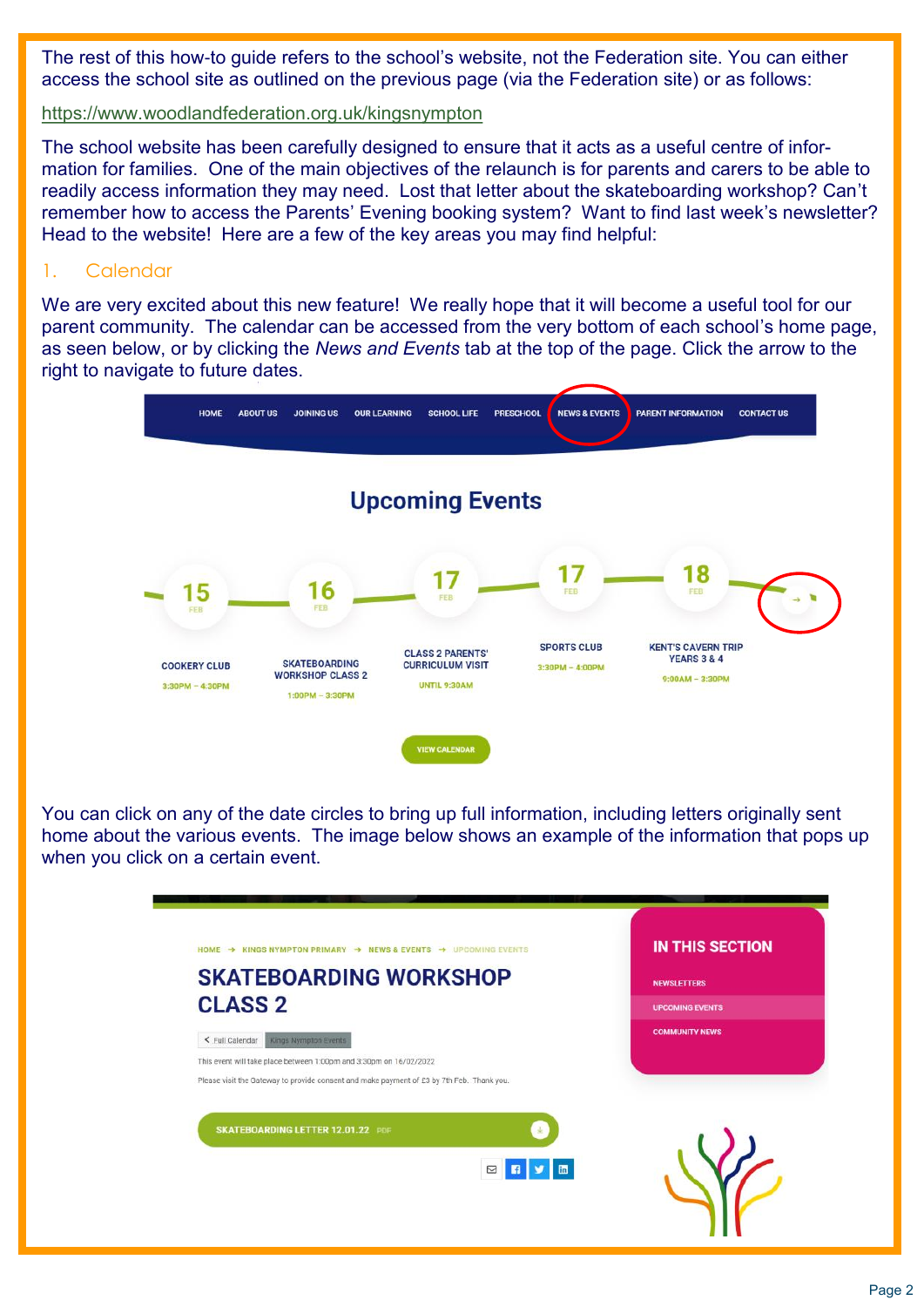#### 2. Class Pages

A page exists for each class and is a centralised area with key information pertinent to that specific group. You can access the class pages from the *School Life* tab at the top of the school's home page. Once you've selected this, a dropdown menu will appear*,* from here you click *Our Classes.*  You can then easily navigate to the class you require.



Each class page has key information within it, including accordions (folders), that you can click on to reveal further documents and information. Click the down-pointing arrow.

| <b>CLASS 2</b>                                                  |                                                                                   |                                                                    | <b>CLASS 1</b> |
|-----------------------------------------------------------------|-----------------------------------------------------------------------------------|--------------------------------------------------------------------|----------------|
| Class 2 covers Key Stage 2 and encompasses Years 3, 4, 5 and 6. |                                                                                   |                                                                    | <b>CLASS 2</b> |
|                                                                 | G                                                                                 |                                                                    |                |
| Mr Matt Saltearn is our<br>Class 2 teacher.                     | Mrs Becki Miali is our Class 2<br>Higher Level Teaching Assistant<br>(full-time). | Mrs Teresa Slade is our Class 2<br>Teaching Assistant (part-time). |                |
| <b>CLASS 2 LETTERS</b>                                          |                                                                                   |                                                                    |                |
|                                                                 | <b>CLASS 2 CURRICULUM MAP &amp; LEARNING SEQUENCES</b>                            |                                                                    |                |
| <b>CLASS 2 SPELLINGS</b>                                        |                                                                                   |                                                                    |                |